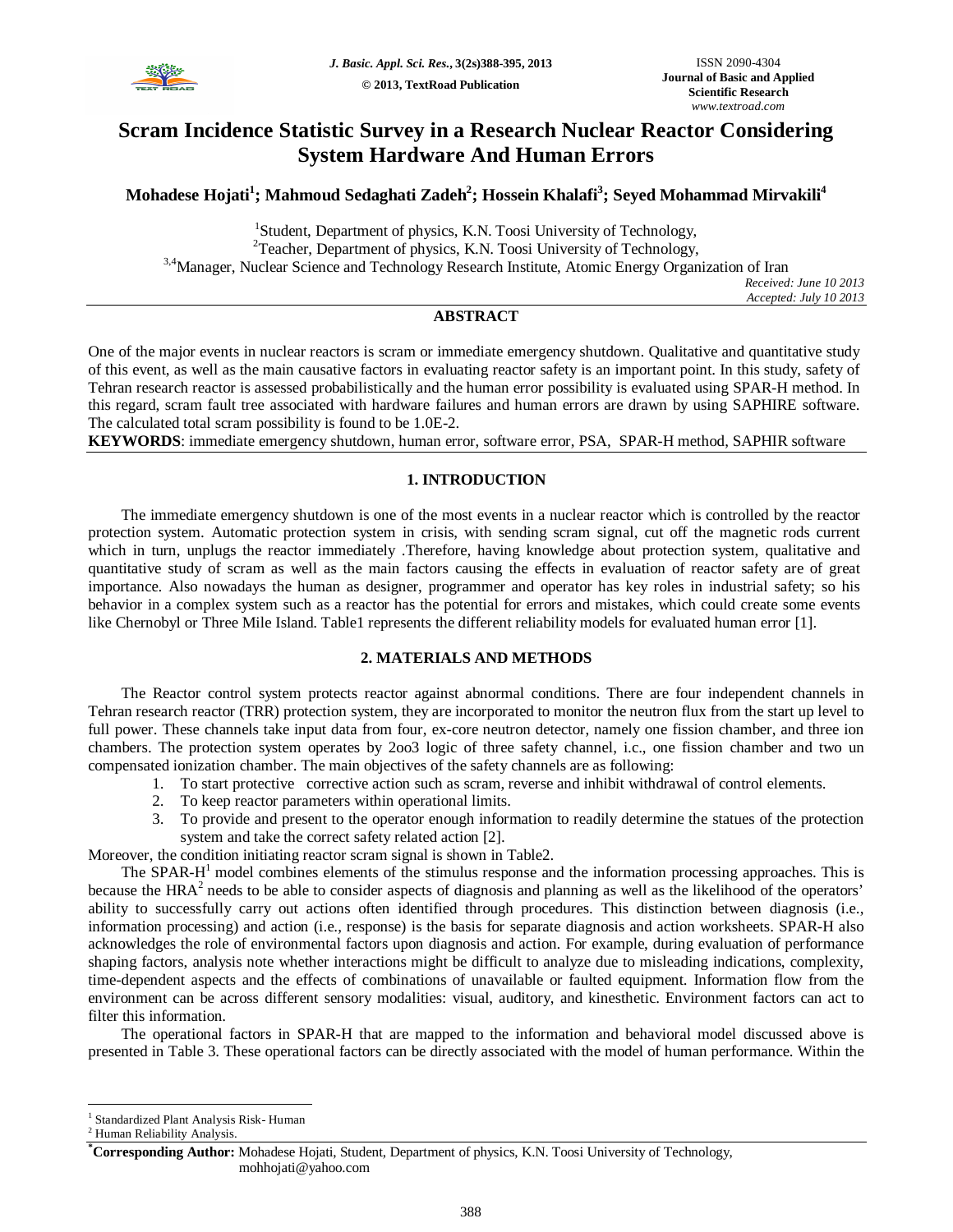table, various aspects of performance and their relation to the PSF<sup>3</sup>s are indicated. For example, perception is limited based upon human sensory limits, is susceptible to disruption or interference, and occurs as a function of modality (auditory, visual, or kinesthetic). Perception by operators is often a function of the quality of the human machine interface.

For example, there are three level for Experience/Training. As it can be seem in low level, the failure probability coefficient is 3. For high level the failure rate is 0.5 and to nominal level is1.the probability of failure for the rest is the same. It should be noted that there is always a nominal level for each factor. The nominal level is a level with the maximum efficiency between a desired and human error.

Many, if not most, HRA methods use PSF information in the estimation of  $HEP<sup>4</sup>$ s. In general, PSF analysis enhances the degree of realism present in HRA analysis. The extent and resolution of PSF analysis should only be specific enough to identify potential influences and rate them on the corresponding SPAR-H worksheets. When assigning the PSF level, the analyst evaluates the PSF from the perspective of the operator. Thus, the analyst would evaluate the complexity of the diagnosis or action required for a scenario or range of scenarios from the perspective of the operator as opposed to the analyst's view of the complexity as a whole. The changes made at this stage were in error type, PSFs, and in their definitions. PSFs are accounted for SPAR-H quantification process. These factors include:

- 1. Available time
- 2. Stress and stressors
- 3. Experience and training
- 4. Complexity
- 5. Ergonomics (including the human-machineinterface)
- 6. Procedures
- 7. Fitness for duty
- 8. Work processes.

For calculating the Action Failure Probability;

(1) If all PSF ratings are nominal, then the Action Failure Probability  $= 1.0E-3$ 

(2) Otherwise, the Action Failure Probability is: 1.0E-3 x Time x Stress or Stressors x Complexity x Experience or Training x Procedures x Ergonomics or HMI x Fitness for Duty x Processes

The Nominal HEP (NHEP<sup>5</sup>) is  $1.0E-3$  for Action.

For calculating the Diagnosis Failure Probability.

(1) If all PSF ratings are nominal, then the Diagnosis Failure Probability  $= 1.0E-2$ 

(2) Otherwise, the Diagnosis Failure Probability is: 1.0E-2 x Time x Stress or Stressors x Complexity x Experience or Training x Procedures x Ergonomics or HMI x Fitness for Duty x Processes

The Nominal HEP (NHEP) is 1.0E-2 for Diagnosis.

The composite PSF score is computed by multiplying all the assigned PSF values. Then the adjustment factor below is applied to compute the HEP:

$$
HEP = \frac{NHEP \cdot PSF_{composite}}{NHEP \cdot (PSF_{composite} - 1) + 1}
$$
 (1)

We offer a simple modification of the nominal error probability that meets mathematical requirements. It is not formulated on the basis of underlying theory regarding the relative orthogonality or nonorthogonality of the eight PSFs used in SPAR-H. Where NHEP is the nominal HEP. NHEP equals 0.01 for diagnosis, and NHEP equals 0.001 for action. In this paper, the nominal or ideal condition is considered. The probability of human as well as hardware error, by drawing the fault tree, will be gotten by using SAPHIRE<sup>6</sup> software after identify the Tehran Research Reactor Protection System [3]. In this software

$$
Mean failure probability = 1 - e^{-\lambda t}
$$
 (2)

is used for calculating the average failure. Here t is 336 days, and  $\lambda$  is identified in each hardware segment using Table 4. After plotted fault tree by using SAPHIRE software, the calculation of occurrence frequency of each event is obtained and shown in Table5 [4].

 Failure fault tree of Tehran reactor shown on Fig1. It has an OR-gate which is consisted from human error and hardware failure (Figures 2 and 3). Each of these branches has its sub-branches which are drown in Fig 4 [5], [6]. Here levels of each human factors are connected by an OR-gate. While selecting each factor one by one, the total probability of human error is finally obtained by multiplying then together & to NHPE. There for it can be said that all human factor are connected by AND-gate. Figures 5 and 6 show the Fault- tree quantification for hardware and human errors.

 $\overline{a}$ 

<sup>&</sup>lt;sup>3</sup> Performance Shaping Factor.

<sup>4</sup> Human Error Reliability

<sup>5</sup> Nominal Human Error Reliability.

<sup>6</sup> Systems Analysis Programs for Hands-On Integrated Reliability Evaluations.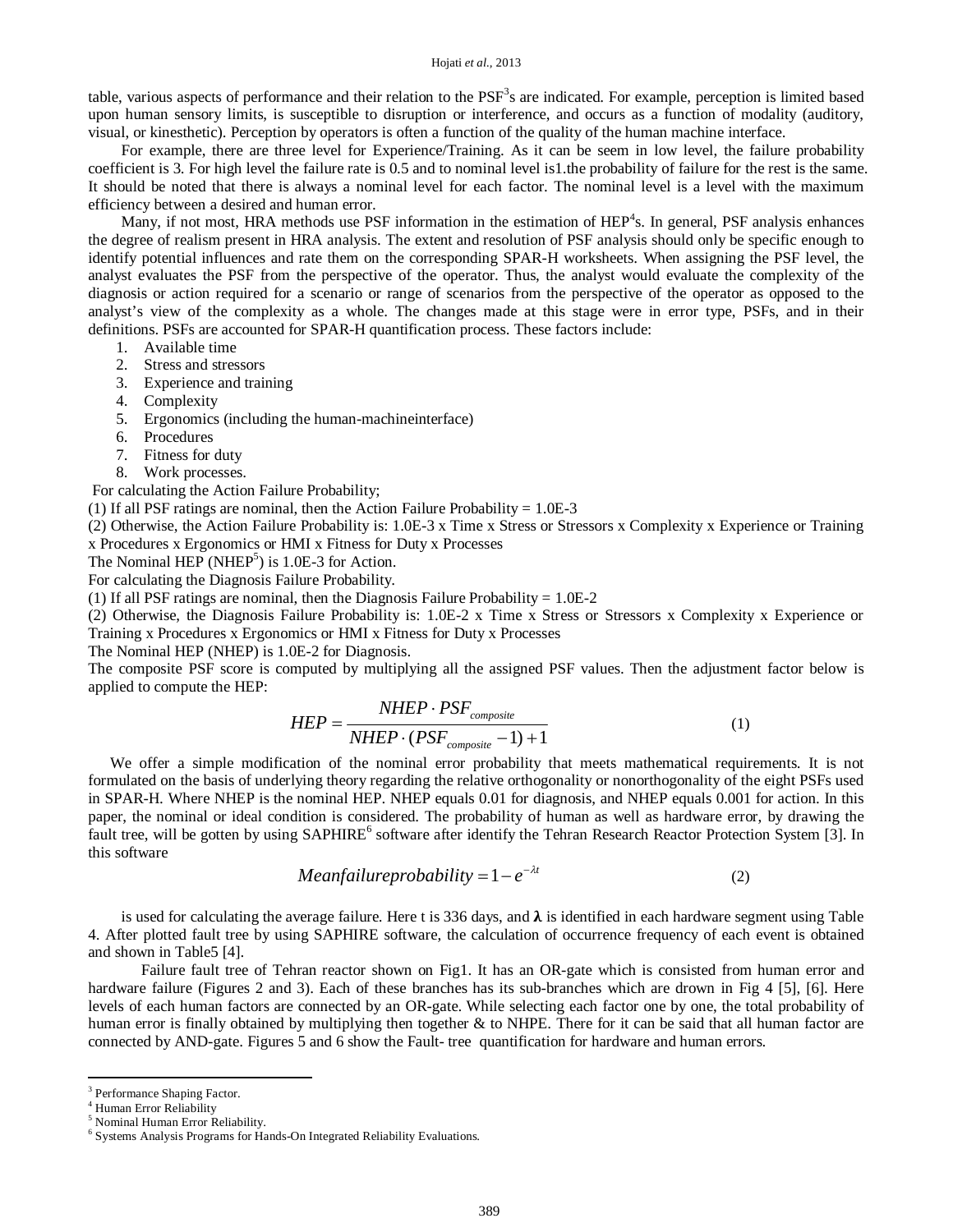*J. Basic. Appl. Sci. Res.*, 3(2s)388-395, 2013

 After calculating the probability of errors in SAPHIRE software, the probability of the reactor scram related to total system hardware error obtained is almost:  $8\times10^{-6}$  and in nominal situation for human error come to be  $10^{-2}$ . The probability of scram for Tehran Reactor, considering both human & hardware error factors is equal:  $10^{-2}$ . It is clear from the results, that the probability of human error in nominal condition is high in compression hardware error (about 10000 times). Moreover, Table5 shows the most occurrence of emergency scram in accordance with international standards which is:

- 1. Manual scram buttons pressed,
- 2. Exposure exceeds,
- 3. Pool water level is low.

Where as in the case of TRR the results shows the following most occurrence of emergency scram during the period of 32 years.

- 1. Network power outage,
- 2. Short Period,
- 3. Manual scram buttons pressed .

These results need further study in the field of human as well as hardware error.

|  |  | Table 1. HRA methods used in SPAR-H comparisons |
|--|--|-------------------------------------------------|
|  |  |                                                 |

| <b>HRA</b> Method  | Date          | <b>Authors</b>                                 | <b>Focus - Purpose</b>                                                                                                                                                                                                                                                                                                                                                  |
|--------------------|---------------|------------------------------------------------|-------------------------------------------------------------------------------------------------------------------------------------------------------------------------------------------------------------------------------------------------------------------------------------------------------------------------------------------------------------------------|
| <sup>1</sup> CREAM | 1998          | E. Hollnagel                                   | Human performance classification based on error modes and consequences (phenotypes) and<br>causes (genotypes). Uses simple Contextual Control Model (CoCoM) of cognition that includes<br>continuous revision and review of goals and intentions. Assesses cognitive function failures and<br>common performance conditions (CPCs) to support failure rate estimations. |
| ${}^{2}$ HEART     | 1988          | J. Williams                                    | HRA based on nine generic tasks with individual nominal error rates. Analysts identify error-<br>producing conditions (EPCs). EPCs operate as multipliers to increase base failure rates; their basis<br>is in the behavioral sciences literature.                                                                                                                      |
| $3$ THERP          | 1983          | A.D. Swain and<br>H.E. Guttmann                | Developed to provide representational modeling of human actions (HRA Event Trees) and<br>estimation of HEPs. Emphasis is on nuclear power plant applications to support PRA provides<br>HEP tables based on data gathered from Various domains.                                                                                                                         |
| <sup>4</sup> ASEP  | 1987          | A.D. Swain                                     | Developed to provide an efficient method for estimation of screening HEPs for pre- and post-<br>accident human actions. Based on THERP.                                                                                                                                                                                                                                 |
| $5$ SHARP1         | 1990          | Wakefield, et al.                              | Developed to provide a consistent approach to HRA assessments. Contains performance shaping<br>factor information. Addresses pre- and post initiator conditions. Revision to early work in this area<br>under the same name.                                                                                                                                            |
|                    | $\sim$ $\sim$ | المتابين المستحدث والمنافر والمتناور والمتناور |                                                                                                                                                                                                                                                                                                                                                                         |

<sup>1</sup>Cognitive Reliability and Error Analysis Method(CREAM). <sup>4</sup>Accident Sequence Evaluation Program (ASEP)

<sup>2</sup>Human Error Analysis and Reduction Technique (HEART).

<sup>3</sup>Technique for Human Error Rate Prediction (THERP).

5 Systematic Human Action Reliability Procedures (SHARP)

**Table 2.** which cause emergency Tehran research reactor shutdown

| <b>Table 2.</b> Which cause chief gency Teman research reactor shutuowith |                              |                                                                  |  |  |
|---------------------------------------------------------------------------|------------------------------|------------------------------------------------------------------|--|--|
| N <sub>0</sub>                                                            | Scram signal                 | <b>Action conditions</b>                                         |  |  |
|                                                                           | High power level             | $>110\%$ Nominal                                                 |  |  |
|                                                                           | Bridge unlock                | Un lock                                                          |  |  |
|                                                                           | Short period                 | $\langle 7 \text{ second}$                                       |  |  |
|                                                                           | Earthquake shock             | $>4$ richter                                                     |  |  |
|                                                                           | Safety flapper open          | Opening flapper                                                  |  |  |
| 6                                                                         | High radiation               | $>10$ mr/hr                                                      |  |  |
|                                                                           | Very low pool water level    | $>36$ inch                                                       |  |  |
| Δ                                                                         | Temperature in core          | >46 °C                                                           |  |  |
| 9                                                                         | Manual scram buttons pressed | is activated by pressing the button to stop the reactor operator |  |  |
| 10                                                                        | Primary pump failure         | the contactor power failure                                      |  |  |
| 11                                                                        | Low primary coolant flow     | $>90\%$ Nominal                                                  |  |  |

**Table 3.** Operational Factors in SPAR-H. (The numbers after each entry refer to the PSF list at the bottom of the table.)

| <b>Inflow and Perception</b>                     | <b>Working Memory/</b>           | <b>Processing and</b>                                        | <b>Response</b>                        |
|--------------------------------------------------|----------------------------------|--------------------------------------------------------------|----------------------------------------|
|                                                  | <b>Short-term Memory</b>         | <b>Long-term Memory</b>                                      |                                        |
| Presence $6,3$ (is the signal there?)            | Limited capacity <sup>5</sup>    | Training4 (models, problem solving,                          | Training (actions) <sup>4</sup>        |
| andopportunity (is anyone present                | *Serial processing               | behaviors)                                                   | *Existing models of behavior           |
| to receive the signal?)                          | *Good only for a short time      | • learning                                                   | *Practice and skill                    |
| Human sensory limits <sup>2,5,7</sup>            | $2,3,5,4$ (20 seconds)           | Experience <sup>4</sup> (models, problem solving,            | Experience $4$ (actions)               |
| Modality <sup>6,5</sup> (verbal, graphic/symbol, | <b>Right amount of attention</b> | behaviors)                                                   | • practice and skill                   |
| text)                                            | $2,3,\bar{4},5,7$                | • learning                                                   | • existing models of behavior          |
| • echoic                                         | required                         | Culture 8 (societal, organizational,                         | Proper controls available <sup>o</sup> |
| • iconic                                         | Rehearsal <sup>2,3,5,7</sup>     | interpersonal, (crew))                                       | Human action limits <sup>6,7</sup>     |
| • kinesthetic                                    | Physical and mental health '     | • learning                                                   | (physical strength)                    |
| Interference $6,5,4,7$ (signal, noise)           |                                  | Intelligence/cognitive skills <sup>3,4,1,5,7</sup> (decision | and sensory acuity)                    |
|                                                  |                                  | making, problem solving)                                     | Ergonomics of controls $6,3$           |
|                                                  |                                  | Interference factors $6,2,3,7$<br>(distraction)              | complexity                             |
|                                                  |                                  | Available time $^{1,3}$                                      | Environmental degradation              |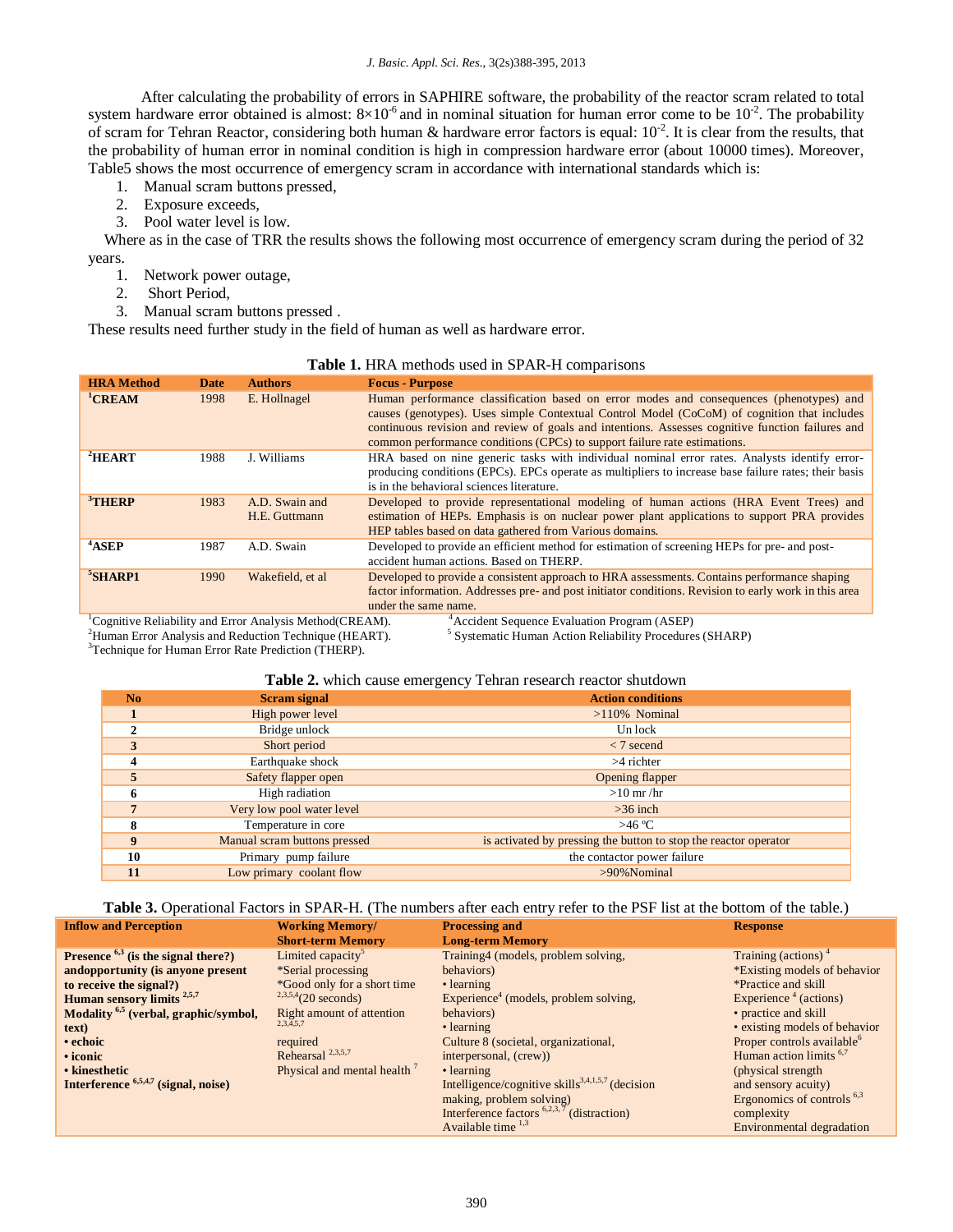#### Hojati *et al.,* 2013

# Physical and mental health<sup>7</sup> 2,3,6

Time to react versus time available $^{\rm l}$ 

Performance Shaping Factors: <sup>1</sup>Available time  $\frac{3}{5}$ Complexity  $\frac{4}{5}$ Experience and training  $\frac{5}{5}$ <sup>7</sup>Fitness for Duty

<sup>2</sup> Stress and stressors Procedures (including job aids) <sup>6</sup>Ergonomics and human-machine interface <sup>8</sup>Work processes

**Table 4.** Failure rates for typical components(λ) which cause the scram of Tehran Research Reactor

| <b>Basic event</b>         | <b>Failure probability/demand</b> | <b>Test period</b>    | reference        |              |  |  |  |
|----------------------------|-----------------------------------|-----------------------|------------------|--------------|--|--|--|
|                            | rate/hr* $10^{-6}$                | <b>High power</b>     |                  |              |  |  |  |
| HPS-FCH-Bistable-Fail      | 37.3                              | 3.729E-4              | $\Omega$         | <b>TD930</b> |  |  |  |
| HPS-FCH-relay-Fail         | 8.3                               | 1.393E-3              | 336              | <b>TD930</b> |  |  |  |
| HPS-UIC1-Bistable-Fail     | 37.3                              | 3.729E-4              | $\mathbf{0}$     | <b>TD930</b> |  |  |  |
| HPS-UIC1-ralay-Fail        | 8.3                               | 1.393E-3              | 336              | <b>TD930</b> |  |  |  |
| HPS-UIC2-Bistable-Fail     | 37.3                              | 3.729E-4              | $\theta$         | <b>TD930</b> |  |  |  |
| HPS-UIC2-ralay-Fail        | 8.3                               | 1.393E-3              | 336              | <b>TD930</b> |  |  |  |
|                            |                                   | <b>High radiation</b> |                  |              |  |  |  |
| HRS-BHFN-Bistable-fail     | 37.3                              | 3.729E-4              | $\mathbf{0}$     | <b>TD930</b> |  |  |  |
| HRS-BHFN-Detector-fail     | 6                                 | 6.000E-5              | $\overline{0}$   | <b>TD930</b> |  |  |  |
| HRS-BHFN-Relay-fail        | 8.3                               | 1.393E-3              | 336              | <b>TD930</b> |  |  |  |
| HRS-Bridge-Bistable-fail   | 37.3                              | 3.729E-4              | $\mathbf{0}$     | <b>TD930</b> |  |  |  |
| HRS-Bridge-Detector-fail   | 6                                 | 6.000E-5              | $\theta$         | <b>TD930</b> |  |  |  |
| HRS-Bridge-Relay-fail      | 8.3                               | 1.393E-3              | 336              | <b>TD930</b> |  |  |  |
| HRS-PFloor-Bistable-fail   | 37.3                              | 3.729E-4              | $\overline{0}$   | <b>TD930</b> |  |  |  |
| HRS- PFloor -Detector-fail | 6                                 | 6.000E-5              | $\theta$         | <b>TD930</b> |  |  |  |
| HRS-PFloor-Relay-fail      | 8.3                               | 1.393E-3              | 336              | <b>TD930</b> |  |  |  |
| HRS-Stack-Bistable-fail    | 37.3                              | 3.729E-4              | $\overline{0}$   | <b>TD930</b> |  |  |  |
| HRS- Stack -Detector-fail  | 6                                 | 6.000E-5              | $\overline{0}$   | <b>TD930</b> |  |  |  |
| HRS- Stack -Relay-fail     | 8.3                               | 1.393E-3              | 336              | <b>TD930</b> |  |  |  |
|                            |                                   | Low flow              |                  |              |  |  |  |
| LFS-Bistable-fail          | 37.3                              | 3.729E-4              | $\overline{0}$   | <b>TD930</b> |  |  |  |
| LFS-Relay-fail             | 8.3                               | 1.393E-3              | 336              | <b>TD930</b> |  |  |  |
| LFS-Sensor-fail            | 53                                | 5.299E-4              | $\overline{0}$   | <b>TD930</b> |  |  |  |
|                            |                                   | <b>Pool level</b>     |                  |              |  |  |  |
| PLS-Float-fail             | 28.2                              | 2.820E-4              | $\overline{0}$   | <b>TD930</b> |  |  |  |
| PLS-micro switch-fail      | 4.2                               | 7.556                 | 336              | <b>TD930</b> |  |  |  |
| PLS-relay-fail             | 8.3                               | 1.393E-3              | 336              | <b>TD930</b> |  |  |  |
| <b>Primary pump</b>        |                                   |                       |                  |              |  |  |  |
| PPS-power relay-fail       | 8.3                               | 1.393E-3              | 336              | <b>TD930</b> |  |  |  |
| PPS-relay-fail             | 8.3                               | 1.393E-3              | 336              | <b>TD930</b> |  |  |  |
| <b>Safety Flapper</b>      |                                   |                       |                  |              |  |  |  |
| SFS-Open-fail              | $\overline{7}$                    | 7.000E-5              | $\overline{0}$   | <b>TD930</b> |  |  |  |
| SFS-Micro switch-fail      | 4.5                               | 4.500                 | $\overline{0}$   | <b>TD930</b> |  |  |  |
| SFS-relay -fail            | 8.3                               | 1.393E-3              | 336              | <b>TD930</b> |  |  |  |
| SFS-connecting rod -fail   | 13.7                              | 1.370                 | $\overline{0}$   |              |  |  |  |
| <b>Safety channel</b>      |                                   |                       |                  |              |  |  |  |
| Safety ch1-instr-fail      | 123                               | 1.229E-3              | $\boldsymbol{0}$ | <b>TD930</b> |  |  |  |
| Safety ch2-instr-fail      | 123                               | 1.229E-3              | $\overline{0}$   | <b>TD930</b> |  |  |  |
| Safety ch3-instr-fail      | 123                               | 1.229E-3              | $\boldsymbol{0}$ | <b>TD930</b> |  |  |  |
| Safety ch2-UIC-fail        | 50                                | 5.000E-6              | $\mathbf{0}$     | <b>TD930</b> |  |  |  |
| Safety ch3- UIC-fail       | 50                                | 5.000E-6              | $\overline{0}$   | <b>TD930</b> |  |  |  |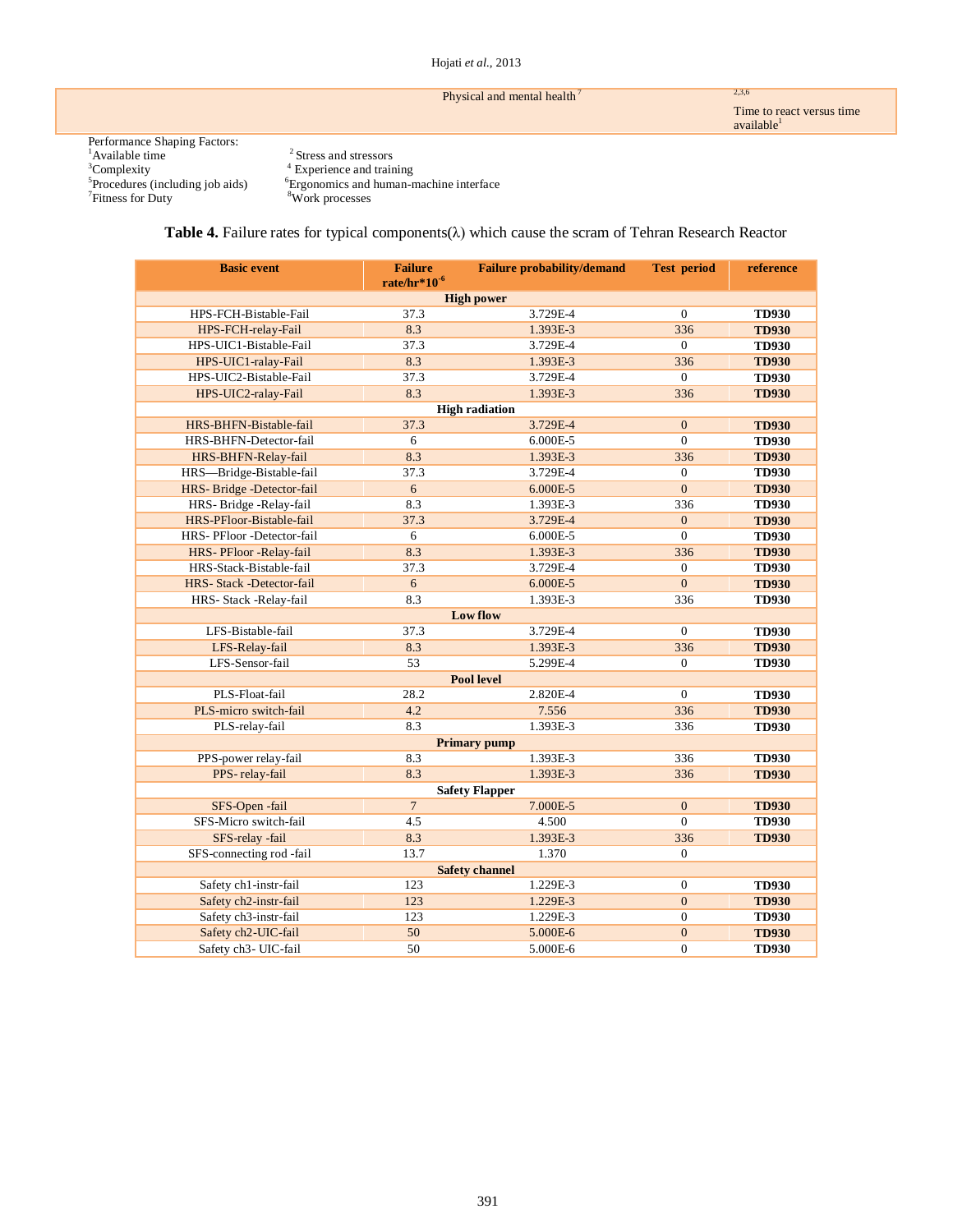

Figure 1 . plot of fault –tree of the failure rates components against the probability occurrence



Figure 2 . Fault -tree quantification for maintenance and control system of the tehran reactor considering hardware and human error



Figure 4. Fault-tree quantification for hardware error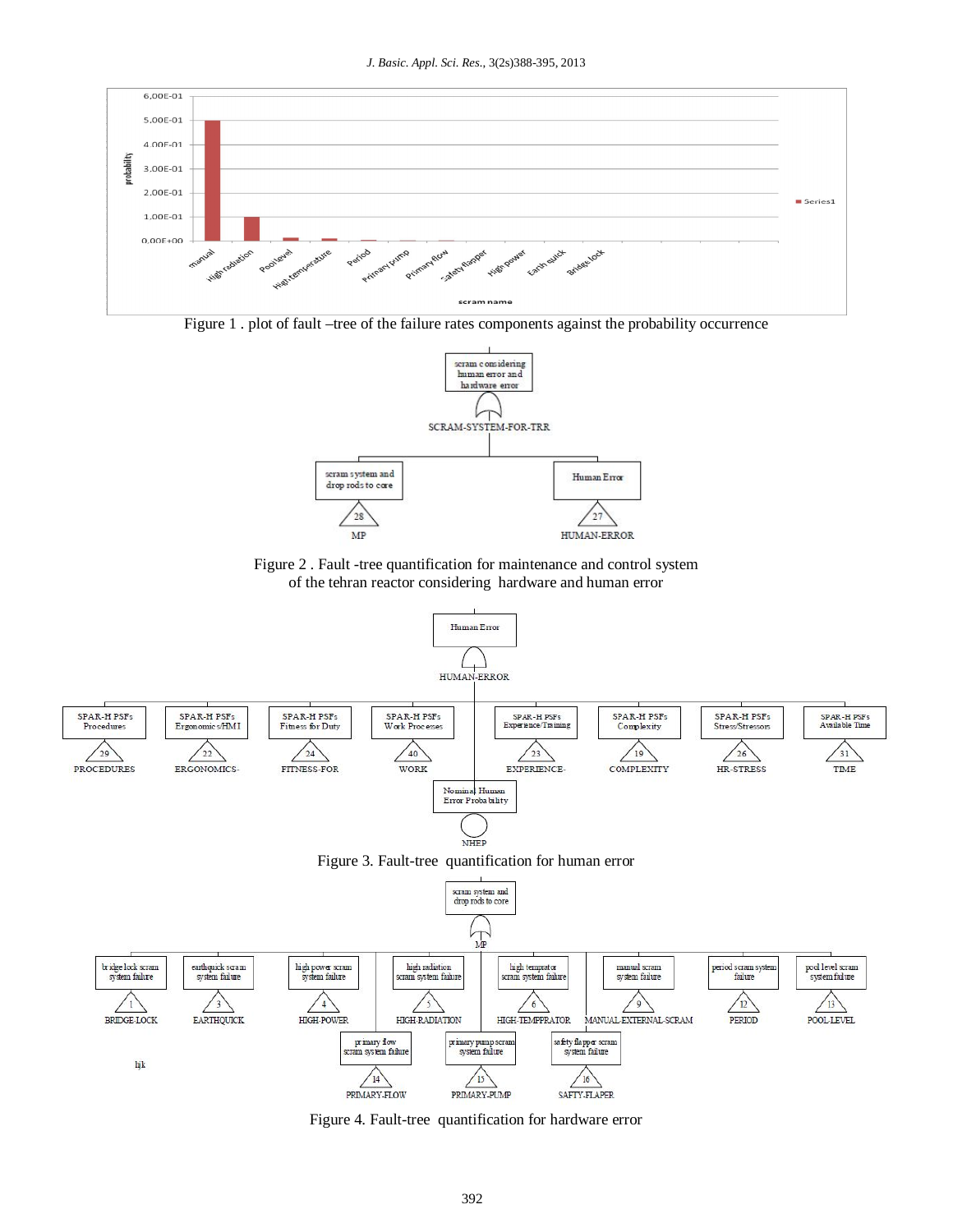

**B:** *High radiation*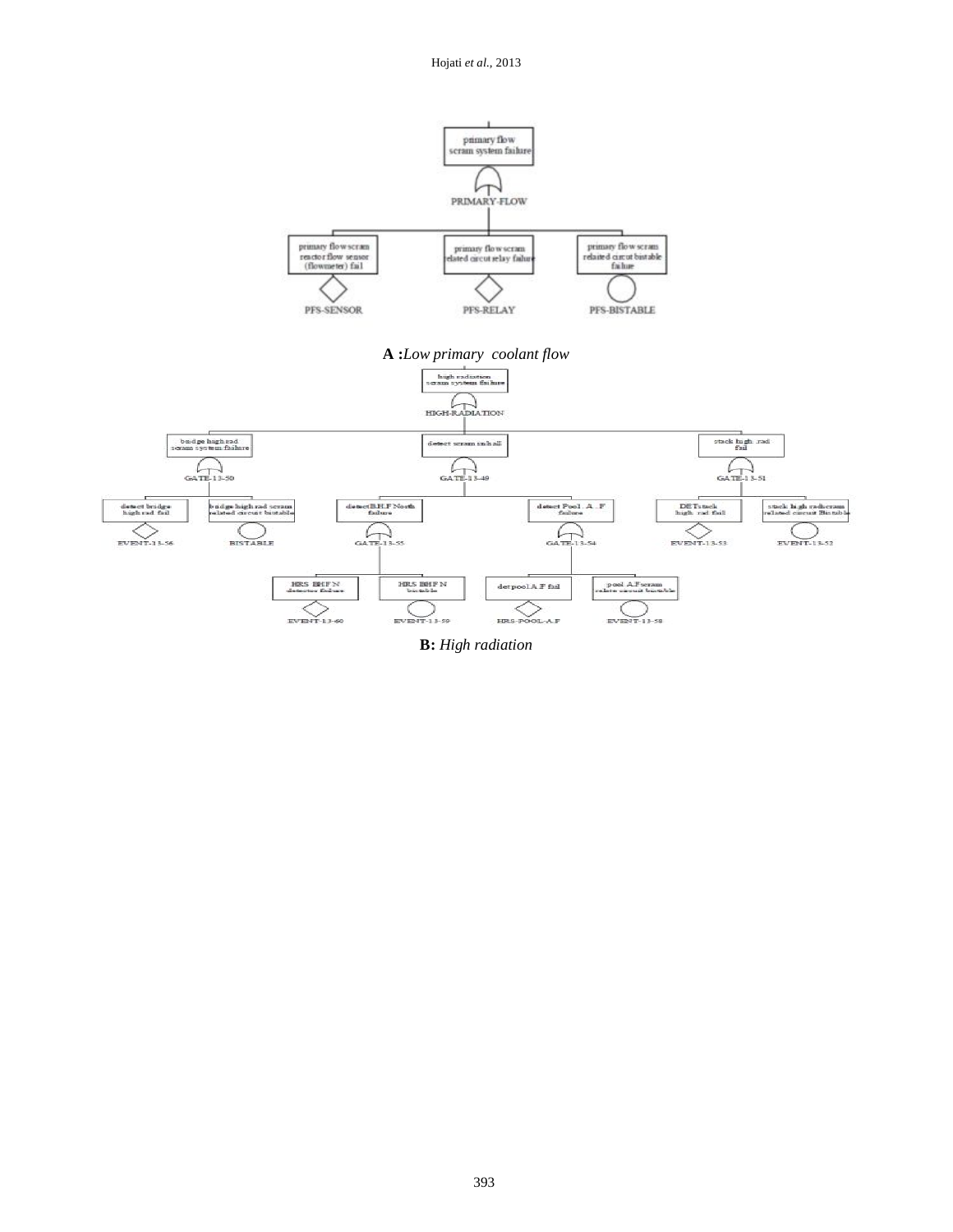

*Figure6*. Fault-trees quantification for human error :



**D :** *Availabel time*